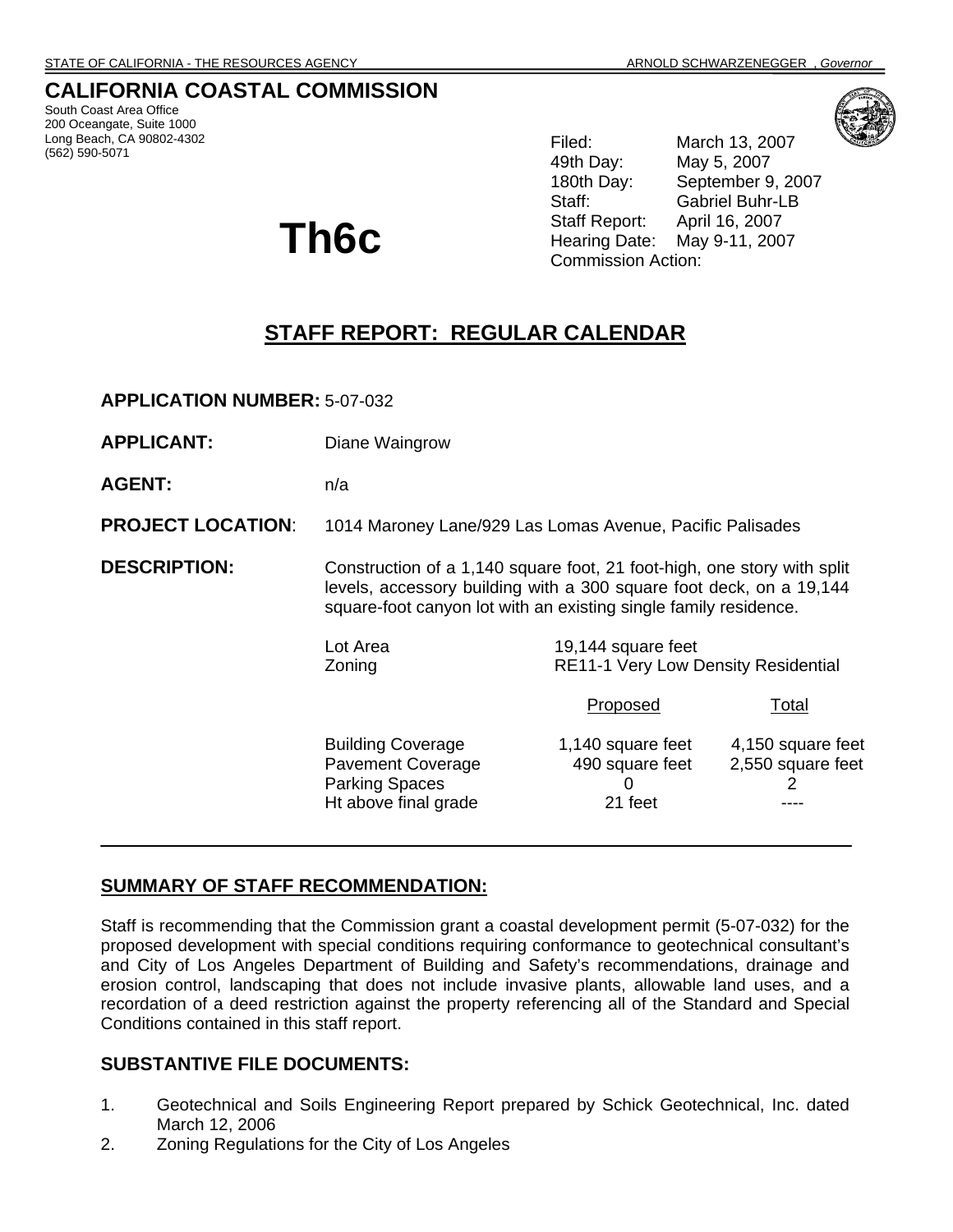### **LOCAL APPROVALS RECEIVED:** City of Los Angeles Approval in Concept ZA 2007-8195-AIC

# **LIST OF EXHIBITS**

- 1. Location Map
- 2. Assessor's Parcel Map
- 3. Site Plan
- 4. Drainage and Landscape Plan

# **STAFF RECOMMENDATION:**

Staff recommends that the Commission adopt the following resolution to **APPROVE** the coastal development permit application:

### *MOTION: I move that the Commission approve with special conditions Coastal Development Permit 5-07-032 per the staff recommendation*

Staff recommends a **YES** vote. Passage of this motion will result in approval of all permits included on the consent calendar. An affirmative vote of a majority of the Commissioners present is needed to pass the motion.

# **RESOLUTION:**

# **I. APPROVAL WITH CONDITIONS**

The Commission hereby **APPROVES** a coastal development permit for the proposed development and adopts the findings set forth below on grounds that the development as conditioned will be in conformity with the policies of Chapter 3 of the Coastal Act and will not prejudice the ability of the local government having jurisdiction over the area to prepare a Local Coastal Program conforming to the provisions of Chapter 3. Approval of the permit complies with the California Environmental Quality Act because either 1) feasible mitigation measures and/or alternatives have been incorporated to substantially lessen any significant adverse effects of the development on the environment, or 2) there are no further feasible mitigation measures or alternatives that would substantially lessen any significant adverse impacts of the development on the environment.

# **II. STANDARD CONDITIONS:**

- 1. Notice of Receipt and Acknowledgment. The permit is not valid and development shall not commence until a copy of the permit, signed by the permittee or authorized agent, acknowledging receipt of the permit and acceptance of the terms and conditions, is returned to the Commission office.
- 2. Expiration. If development has not commenced, the permit will expire two years from the date this permit is reported to the Commission. Development shall be pursued in a diligent manner and completed in a reasonable period of time. Application for extension of the permit must be made prior to the expiration date.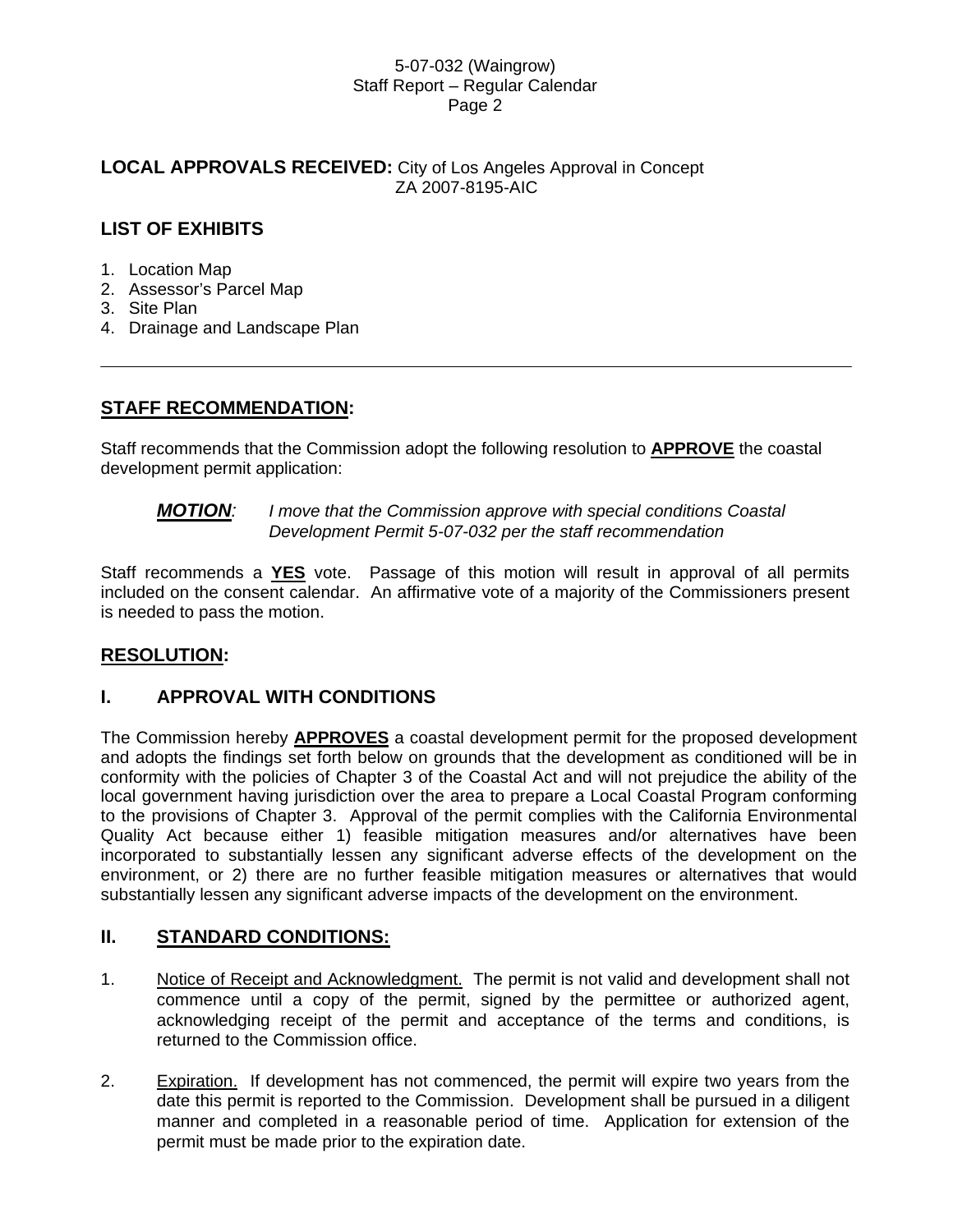- 3. Interpretation. Any questions of intent or interpretation of any condition will be resolved by the Executive Director or the Commission.
- 4. Assignment. The permit may be assigned to any qualified person, provided assignee files with the Commission an affidavit accepting all terms and conditions of the permit.
- 5. Terms and Conditions Run with the Land. These terms and conditions shall be perpetual, and it is the intention of the Commission and the permittee to bind all future owners and possessors of the subject property to the terms and conditions.

# **III. SPECIAL CONDITIONS**

#### **1. Conformance with Geotechnical Recommendations**

**PRIOR TO ISSUANCE OF THE COASTAL DEVELOPMENT PERMIT**, The applicant shall conform to the submitted grading and foundation plans for the review and approval of the Executive Director. The approved foundation plans shall include plans for the retaining walls, and friction piles. These plans shall include the signed statement of the geotechnical consultant certifying that these plans incorporate the recommendations contained in the Geotechnical Report prepared by Schick Geotechnical, Inc. dated March 12, 2006. The approved development shall be constructed in accordance with the plans approved by the Executive Director. Any deviations from said plans shall be submitted to the Executive Director for a determination as to whether the changes are substantial. Any substantial deviations shall require an amendment to this permit or a new coastal development permit.

### **2. Erosion and Runoff Control Plans**

- A. **PRIOR TO ISSUANCE OF THE COASTAL DEVELOPMENT PERMIT**, the applicant shall submit, for review and approval of the Executive Director, final erosion and runoff control plans. The plans shall include:
	- 1) Erosion and Drainage Control Plan (Construction Phase)
	- (a) The erosion and drainage control plan shall demonstrate that:
		- During construction, erosion on the site shall be controlled to avoid adverse impacts on adjacent properties.
		- The following temporary erosion control measures shall be used during construction: temporary sediment basins (including debris basins, desilting basins or silt traps), temporary drains and swales, sand bag barriers, silt fencing, stabilize any stockpiled fill with geofabric covers or other appropriate cover, install geotextiles or mats on all cut or fill slopes, and close and stabilize open trenches as soon as possible.
		- Permanent erosion and drainage control measures shall be installed to ensure the stability of the site, adjacent properties, and public streets.
		- The erosion and drainage control plans shall show all roof drainage from the structure.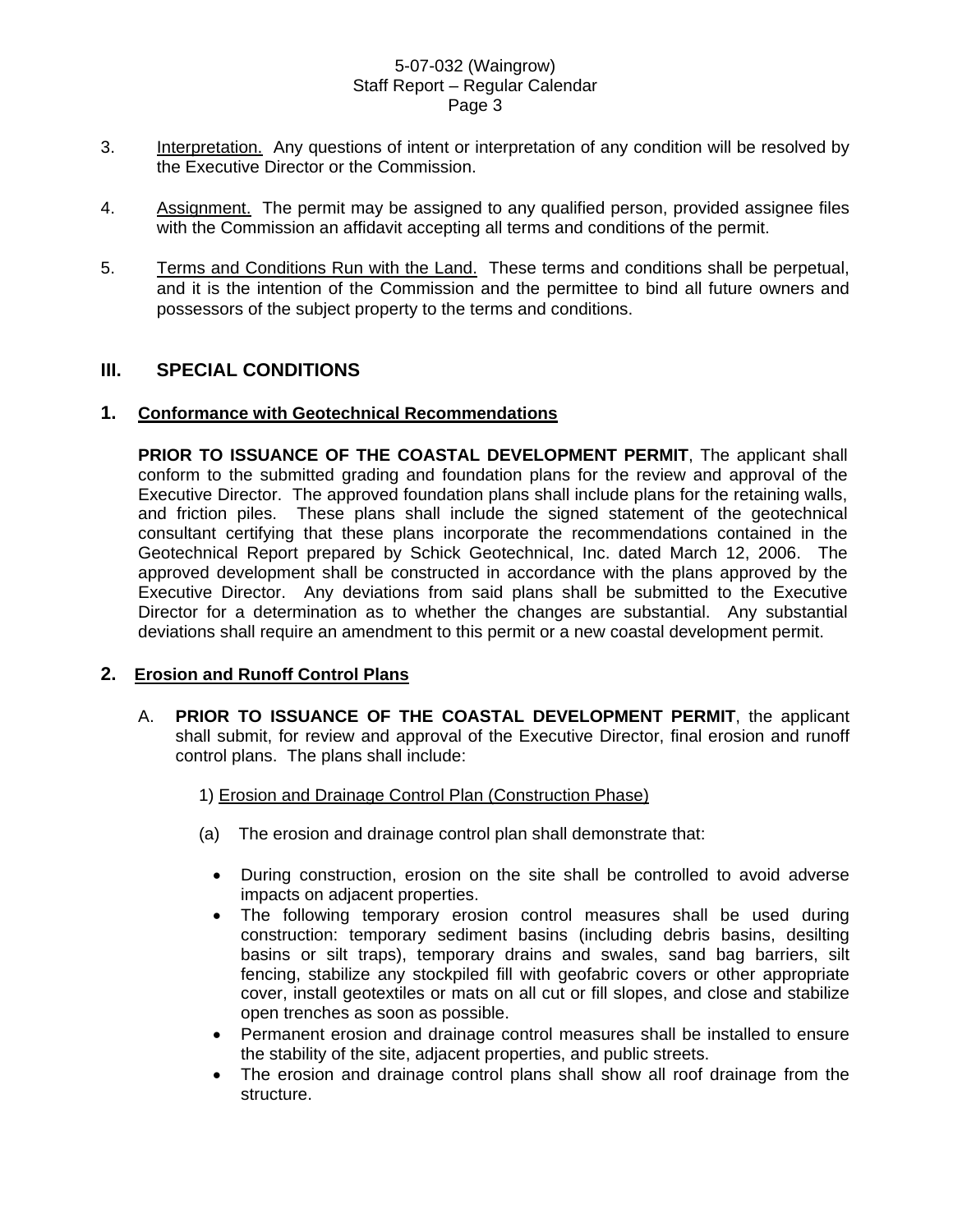- (b) The erosion control plan shall include, at a minimum, the following components:
	- A narrative report describing all temporary run-off and erosion control measures to be used during construction and all permanent erosion control measures to be installed for permanent erosion control.
	- A site plan showing the location of all temporary erosion control measures.
	- A schedule for installation and removal of the temporary erosion control measures.
	- A written review and approval of all erosion and drainage control measures by the applicant's engineer and/or geologist.
	- A written agreement indicating where all excavated material will be disposed and acknowledgement that any construction debris disposed within the coastal zone requires a separate coastal development permit.
- (c) These erosion and drainage control measures shall be required to be in place and operational on the project site prior to or concurrent with the initial grading operations and maintained throughout the development process to minimize erosion and sediment from the runoff waters during construction. All sediment shall be retained on-site unless removed to an appropriately approved dumping location either outside the coastal zone or to a site within the coastal zone permitted to receive fill.
- (d) The plan shall also include temporary erosion control measures should grading or site preparation cease for a period of more than 30 days, including but not limited to: stabilization of all stockpiled fill, access roads, disturbed soils, and cut and fill slopes with geotextiles and/or mats, sand bag barriers, and/or silt fencing; and include temporary drains and swales and sediment basins. These temporary erosion control measures shall be monitored and maintained until grading or construction operations resume.
- B. The permittee shall undertake development in accordance with the approved final plans. Any proposed changes to the approved final plans shall be reported to the Executive Director. No changes to the approved final plans shall occur without a Commission amendment to this coastal development permit unless the Executive Director determines that no amendment is required.

#### **3. Drainage and Landscape Plans**

- A. The landscape and drainage control plan shall:
	- Use efficient irrigation systems to minimize nuisance water runoff.
	- Minimize to the maximum extent practicable the use of chemical pesticides, herbicides and fertilizers on all landscaped areas.
	- No less than 80 percent of vegetation shall be low water use plants for southern California coastal areas as defined by the University of California Cooperative Extension and the California Department of Water Resources in their joint publication: "*Guide to estimating irrigation water needs of landscape plantings in California*".
	- The applicant shall employ no invasive, non-indigenous plant species, which tend to supplant native species as identified on the California Native Plant Society publication "California Native Plant Society, Los Angeles -- Santa Monica Mountains Chapter handbook entitled *Recommended List of Native*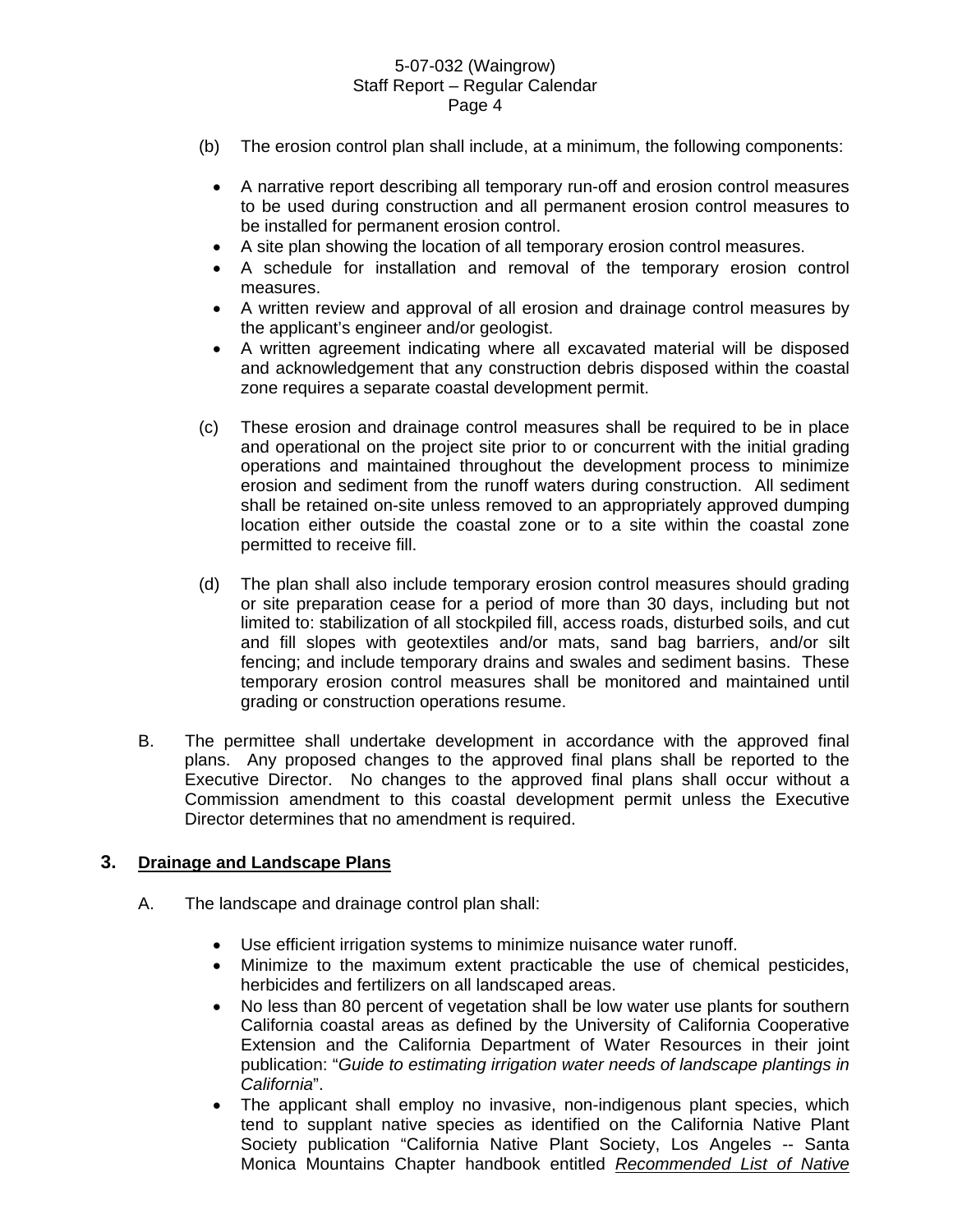*Plants for Landscaping in the Santa Monica Mountains,* January 20, 1992 " and/or by the California Invasive Plant Council.

- Use of California native plants indigenous to the Santa Monica Mountains is encouraged. As much as possible, local seed sources shall be used.
- All required plantings shall be installed within 60 days of the receipt of the certificate of occupancy for the structure. Plantings shall be maintained in good growing condition throughout the life of the project, and whenever necessary, shall be replaced with new plant materials to ensure continued compliance with the landscape plan.
- B. The permittee shall undertake development in accordance with the approved final plan. Any proposed changes to the approved final plan shall be reported to the Executive Director. No changes to the approved final plan shall occur without a Commission amendment to this coastal development permit unless the Executive Director determines that no amendment is required.

### **4. Land Use**

By acceptance of this permit, the applicant acknowledges and agrees that the site is subject to local zoning regulations related to allowable uses for accessory buildings. Pursuant to those regulations the accessory building shall not be permitted for use as a secondary residence or as the primary location for a home occupation or other commercial application.

### **5. Deed Restriction**

**PRIOR TO ISSUANCE OF THE COASTAL DEVELOPMENT PERMIT**, the applicant shall submit to the Executive Director for review and approval documentation demonstrating that the applicant has executed and recorded against the parcel(s) governed by this permit a deed restriction, in a form and content acceptable to the Executive Director: (1) indicating that, pursuant to this permit, the California Coastal Commission has authorized development on the subject property, subject to terms and conditions that restrict the use and enjoyment of that property; and (2) imposing the Special Conditions of this permit as covenants, conditions and restrictions on the use and enjoyment of the Property. The deed restriction shall include a legal description of the entire parcel or parcels governed by this permit. The deed restriction shall also indicate that, in the event of an extinguishment or termination of the deed restriction for any reason, the terms and conditions of this permit shall continue to restrict the use and enjoyment of the subject property so long as either this permit or the development it authorizes, or any part, modification, or amendment thereof, remains in existence on or with respect to the subject property.

# **IV. FINDINGS AND DECLARATIONS:**

The Commission hereby finds and declares:

# **A. Project Description and Location**

The applicant proposes to construct a single story, split level, 21 foot high, 1,140 square foot accessory building, with a 300 square foot attached deck, and an associated 10 foot high and 33 foot long retaining wall. A single family residence with attached 2-car garage already exists on the project site and is not being modified as a part of the proposed project.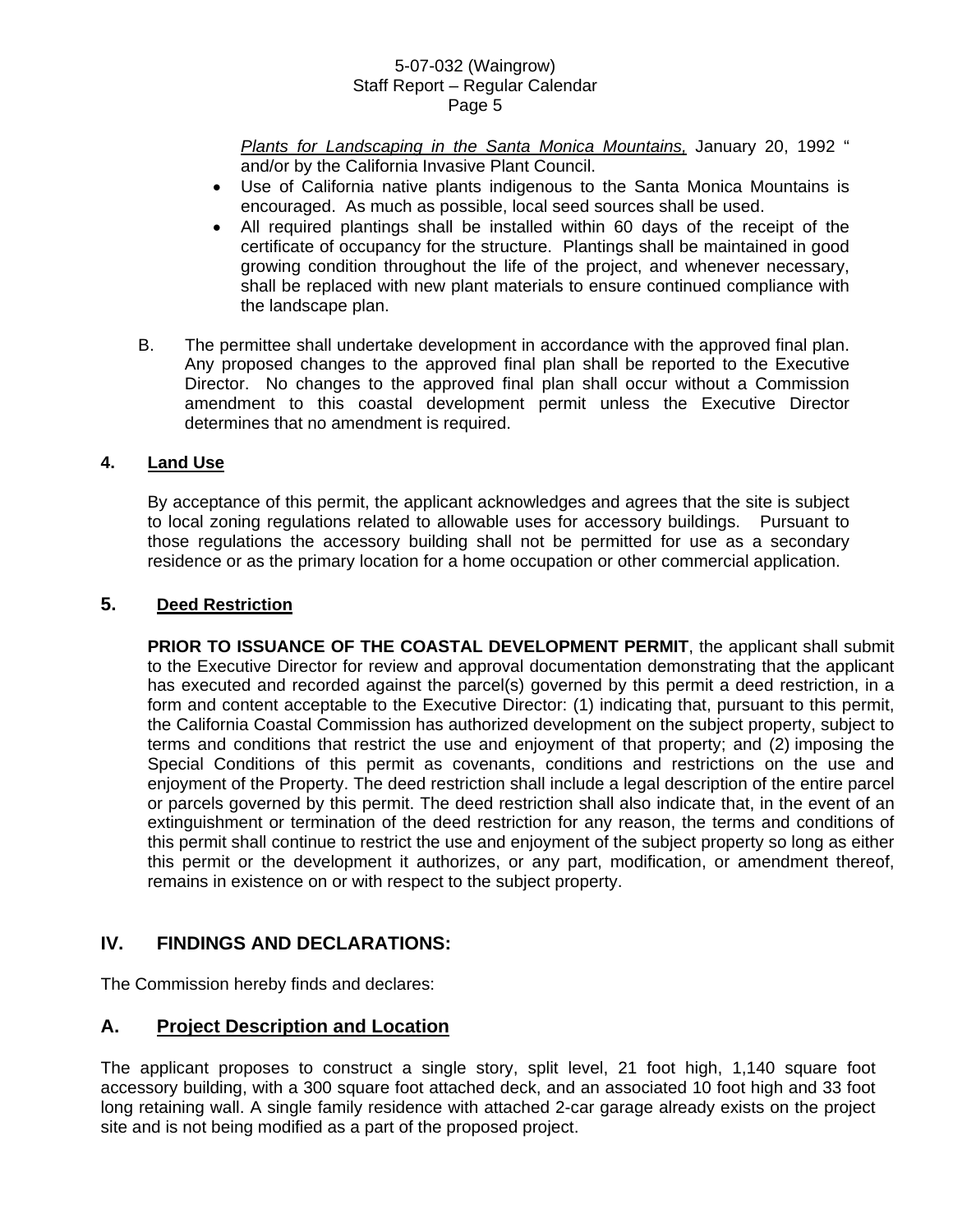The proposed project is located on Maroney Lane in the Pacific Palisades area of the City of Los Angeles (Exhibit 1 and 2). The subject site consists of a single 19,144 square foot lot located on the south side of Maroney Lane. The southern edge of the project site is bordered by Las Lomas Avenue, and an existing gate on the lot perimeter provides access to this street at the address of 929 Las Lomas Ave. The property is on a sloping lot of a small canyon that descends approximately 70 feet from Las Lomas Avenue to Maroney Lane below, the slope above the existing primary residence where the accessory building is proposed descends approximately 35 feet at a gradient of approximately 2:1 (horizontal to vertical) (Exhibit 3). There is no blue line stream within this canyon. The surrounding area is residentially developed with single-family residences on hillside and canyon lots.

The subject site is over a mile inland from the beach. The subject site is located a half mile west of Temescal Gateway Park, and several smaller trails access the Santa Monica Mountains at the terminus of both Maroney Lane and Las Lomas Avenue. The local neighborhood is comprised of narrow local streets utilized primarily by residents and those accessing the local mountain trails.

# **B. Access**

Section 30211 of the Coastal Act states:

*Development shall not interfere with the public's right of access to the sea where acquired through use or legislative authorization, including, but not limited to, the use of dry sand and rocky coastal beaches to the first line of terrestrial vegetation.* 

Section 30222 of the Coastal Act states:

*The use of private lands suitable for visitor-serving commercial recreational facilities designed to enhance public opportunities for coastal recreation shall have priority over private residential, general industrial, or general commercial development, but not over agriculture or coastal-dependent industry.* 

Section 30223 of the Coastal Act states:

*Upland areas necessary to support coastal recreational uses shall be reserved for such uses, where feasible.* 

Section 30252 of the Coastal Act states in part:

*The location and amount of new development should maintain and enhance public access to the coast by:* 

*(4) providing adequate parking facilities or providing substitute means of serving the development with public transportation.* 

The proposed project is not located between the sea and the first public road, but nevertheless could adversely impact public access to inland coastal recreational resources. The low residential zoning for the area precludes the construction of secondary residences or buildings that would be utilized for the commercial purposes of a home occupation, these restrictions are designed to maintain the quiet neighborhood character of the area. To address these concerns, the development, as proposed and as conditioned in **Special Conditions 4 and 5**, allows for the use of the accessory building as described and restricted by local zoning regulations, and requires a deed restriction to ensure that any prospective future owners of the property are made aware of the conditions of this permit as they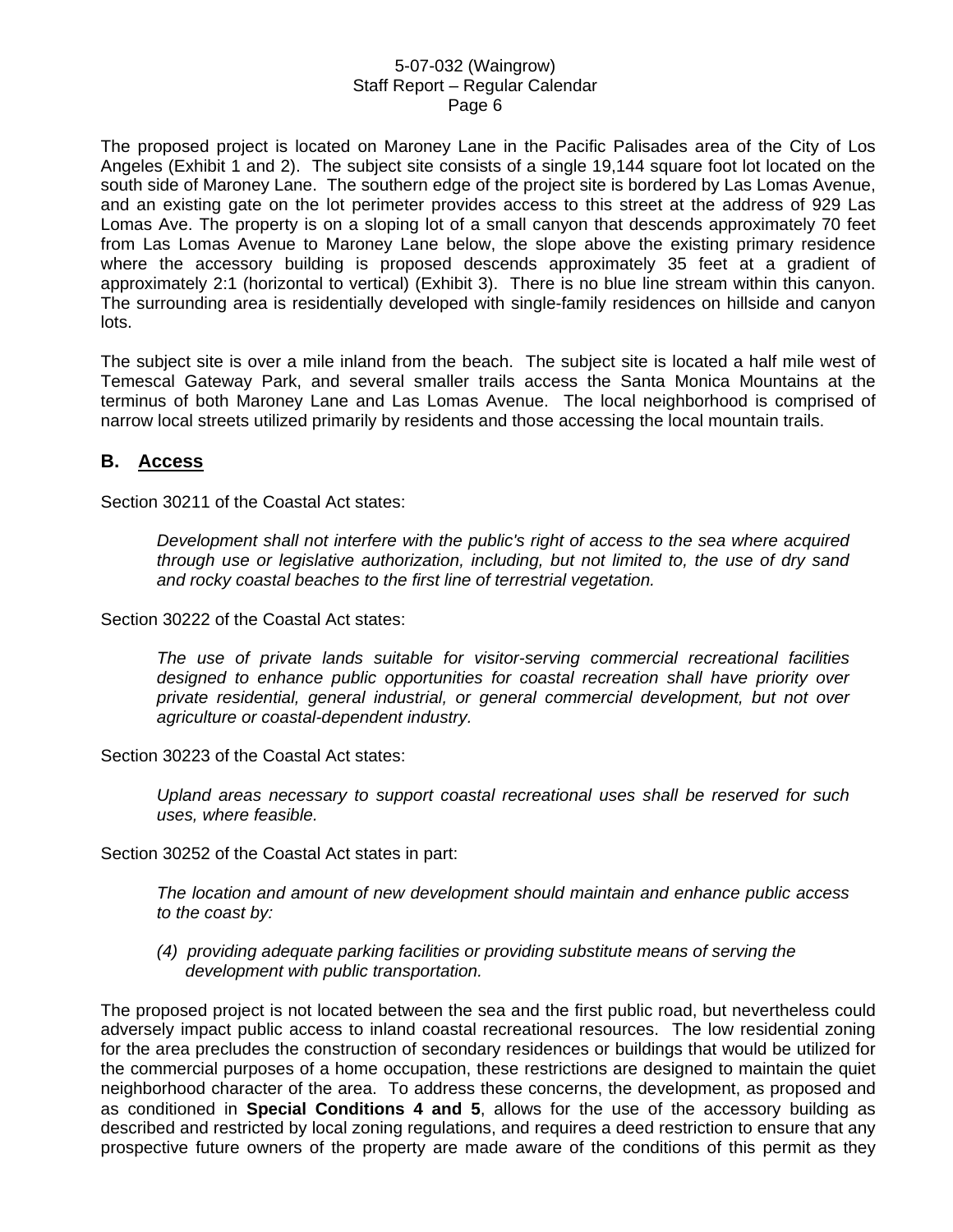pertain to use of the accessory building. **Special Condition 4** is further required because no additional parking is being provided for the proposed project as would be required by Section 30252.

The proposed development will not affect the public's ability to gain access to, and/or to make use of, the coast, the Santa Monica Mountains and other nearby recreational facilities. Residential use is appropriate for the area because it is consistent with surrounding uses, pattern of development, and past Commission approvals in the area. Therefore, as proposed the development conforms with Sections 30210 through 30214, Sections 30220 through 30223, and 30252 of the Coastal Act.

### **C. Water Quality**

Section 30230 of the Coastal Act states:

*Marine resources shall be maintained, enhanced, and where feasible, restored. Special protection shall be given to areas and species of special biological or economic significance. Uses of the marine environment shall be carried out in a manner that will sustain the*  biological productivity of coastal waters and that will maintain healthy populations of all *species of marine organisms adequate for long-term commercial, recreational, scientific, and educational purposes.* 

Section 30231 of the Coastal Act states:

*The biological productivity and the quality of coastal waters, streams, wetlands, estuaries, and lakes appropriate to maintain optimum populations of marine organisms and for the protection of human health shall be maintained and, where feasible, restored through, among other means, minimizing adverse effects of waste water discharges and entrainment, controlling runoff, preventing depletion of ground water supplies and substantial interference with surface water flow, encouraging waste water reclamation, maintaining natural vegetation buffer areas that protect riparian habitats, and minimizing alteration of natural streams.* 

The sloped property is vegetated with mainly non-native plants, including large eucalyptus, and ivy along the slope. The applicant is proposing to retain most of the existing vegetation and incorporate new vegetation where the ground would be cleared for grading and construction. As recommended in the soils report, replaced vegetation on the slope must be erosion resistant.

The placement of vegetation that is considered to be invasive which could supplant native vegetation should not be allowed. Invasive plants have the potential to overcome native plants and spread quickly. Invasive plants are generally those identified by the California Invasive Plant Council (http://www.caleppc.org/) and California Native Plant Society (www.CNPS.org) in their publications. Furthermore, any plants in the landscaping plan should be drought tolerant to minimize the use of water. The term drought tolerant is equivalent to the terms 'low water use' and 'ultra low water use' as defined and used by "A Guide to Estimating Irrigation Water Needs of Landscape Plantings in California" prepared by University of California Cooperative Extension and the California Department of Water Resources dated August 2000 and is available for review at [http://www.owue.water.ca.gov/landscape/pubs/pubs.cfm.](http://www.owue.water.ca.gov/landscape/pubs/pubs.cfm)

The proposed development has a potential for a discharge of polluted runoff from the project site into coastal waters. Furthermore, uncontrolled runoff from the project site and the percolation of water could also affect the structural stability of bluffs and hillsides. To address these concerns, the development, as proposed and as conditioned in **Special Conditions 2 and 3**, incorporates design features to minimize the infiltration of water and the effect of construction and post-construction activities on the marine environment. These design features include, but are not limited to, the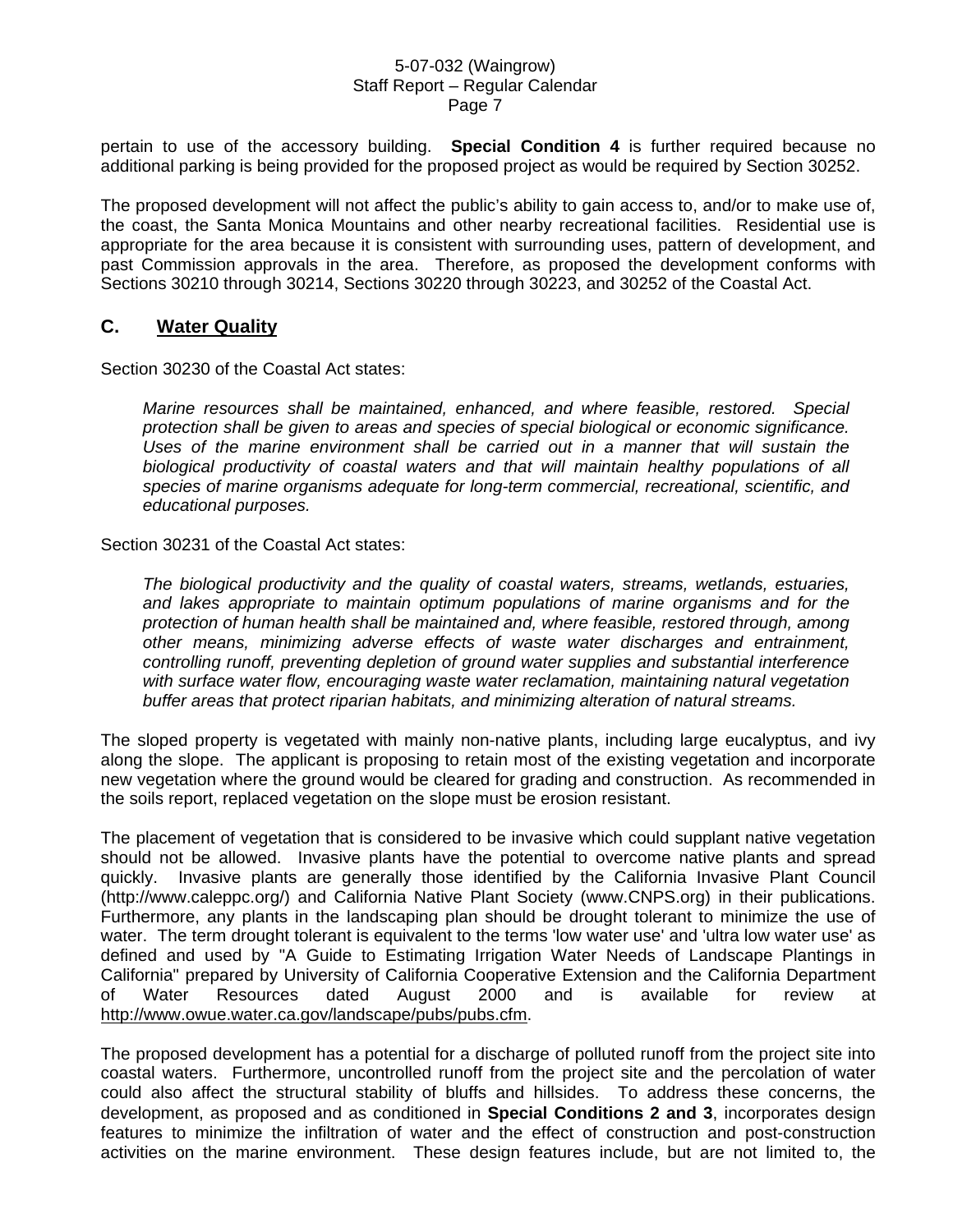appropriate management of equipment and construction materials, the use of non-invasive drought tolerant and erosion resistant vegetation, and for the use of post-construction best management practices to minimize the project's adverse impact on coastal waters. Therefore, the Commission finds that the proposed development, as conditioned, conforms with Sections 30230 and 30231 of the Coastal Act regarding the protection of water quality to promote the biological productivity of coastal waters and to protect human health.

# **D. Geologic Hazard**

Section 30253 of the Coastal Act states in part:

*New development shall:* 

- *(1) Minimize the risk to life and property in areas of high geologic, flood, and fire hazard.*
- *(2) Assure stability and structural integrity, and neither create nor contribute significantly to erosion, geologic instability, or destruction of the site or surrounding area or in any way require the construction of protective devices that would substantially alter natural landforms along coastal bluffs.*

The applicant's geologic report concludes that, from a geotechnical perspective, the proposed accessory structure is feasible. Those recommendations are incorporated in the subject coastal permit application, **Special Condition 1** requires the applicant to abide by those recommendations. The City of Los Angeles Department of Building and Safety Grading Division reviewed the geology reports and subsequent updates and found them acceptable. The City's conditional approval included conditions addressing geotechnical issues with specific recommendations for site preparation, grading, foundation design and site drainage.

Under Section 30253 of the Coastal Act new development may occur in areas of high geologic, flood, and fire hazard so long as risks to life and property are minimized and the other policies of Chapter 3 are met. When development in areas of identified hazards is proposed, the Commission considers the hazard associated with the project site and the potential cost to the public, as well as the individual's right to use his/her property. In this case, no specific hazard has been identified by the applicant's geotechnical consultant other than seismic hazards that are present throughout the Southern California region. To minimize risks to life and property and to minimize the adverse effects of development on areas of high geologic, flood, and fire hazard, the proposed development has been conditioned to require: adherence to the geotechnical recommendations and for a drainage and runoff plan to minimize the percolation of water into the hillside or bluff. As conditioned, the Commission finds that the development conforms to the requirements of Section 30253 of the Coastal Act regarding the siting of development in hazardous locations.

# **E. Deed Restriction**

To ensure that any prospective future owners of the property are made aware of the applicability of the conditions of this permit, the Commission imposes one additional condition requiring that the property owner record a deed restriction against the property, referencing all of the above Special Conditions of this permit and imposing them as covenants, conditions and restrictions on the use and enjoyment of the Property. Thus, as conditioned, this permit ensures that any prospective future owner will receive actual notice of the restrictions and/or obligations imposed on the use and enjoyment of the land in connection with the authorized development, including the risks of the development and/or hazards to which the site is subject, and the Commission's immunity from liability.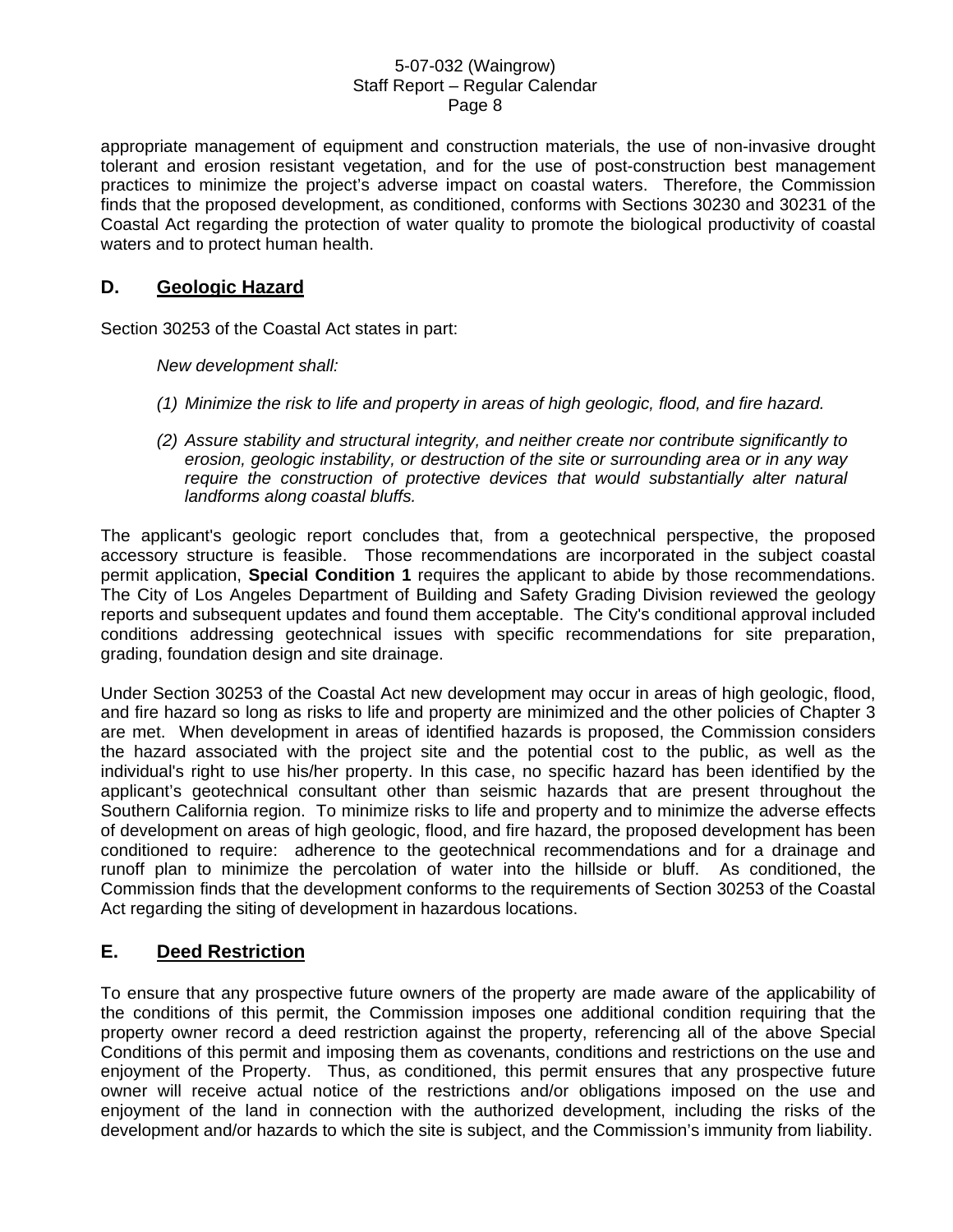# **F. Local Coastal Program**

Section 30604 (a) of the Coastal Act states:

*Prior to certification of the Local Coastal Program, a Coastal Development Permit shall be issued if the issuing agency, or the Commission on appeal, finds that the proposed development is in conformity with the provisions of Chapter 3 (commencing with Section 30200) of this division and that the permitted development will not prejudice the ability of the local government to prepare a local coastal program that is in conformity with the provisions of Chapter 3 (commencing with Section 30200).* 

In 1978, the Commission approved a work program for the preparation of Local Coastal Programs in a number of distinct neighborhoods (segments) in the City of Los Angeles. In the Pacific Palisades, issues identified included public recreation, preservation of mountain and hillside lands, and grading and geologic stability.

The City has submitted five Land Use Plans for Commission review and the Commission has certified three (Playa Vista, San Pedro, and Venice). However, the City has not prepared a Land Use Plan for Pacific Palisades. In the early seventies, a general plan update for the Pacific Palisades had just been completed. When the City began the LUP process in 1978, with the exception of two tracts (a 1200-acre and 300-acre tract of land), which were then undergoing subdivision approval, all private lands in the community were subdivided and built out. The Commission's approval of those tracts in 1980 meant that no major planning decision remained in the Pacific Palisades. The tracts were A-381-78 (Headlands) and A-390-78 (AMH). Consequently, the City concentrated its efforts on communities that were rapidly changing and subject to development pressure and controversy, such as Venice, Airport Dunes, Playa Vista, San Pedro, and Playa del Rey

As conditioned, the proposed development will be consistent with Chapter 3 of the Coastal Act. Approval of the project will not prejudice the ability of the local government to prepare a Local Coastal Program that is in conformity with the provisions of Chapter 3 of the Coastal Act.

# **G. California Environmental Quality Act.**

Section 13096 of the Commission's regulations requires Commission approval of Coastal Development Permit applications to be supported by a finding showing the application, as conditioned by any conditions of approval, to be consistent with any applicable requirements of the California Environmental Quality Act (CEQA). Section 21080.5(d)(2)(A) of CEQA prohibits a proposed development from being approved if there are feasible alternatives or feasible mitigation measures available, which would substantially lessen any significant adverse effect which the activity may have on the environment.

There are no feasible alternatives or feasible mitigation measures available which would substantially lessen any significant adverse effect which the activity may have on the environment. Therefore, the Commission finds that the proposed project, as submitted, is the least environmentally damaging feasible alternative and can be found consistent with the requirements of the Coastal Act to conform to CEQA.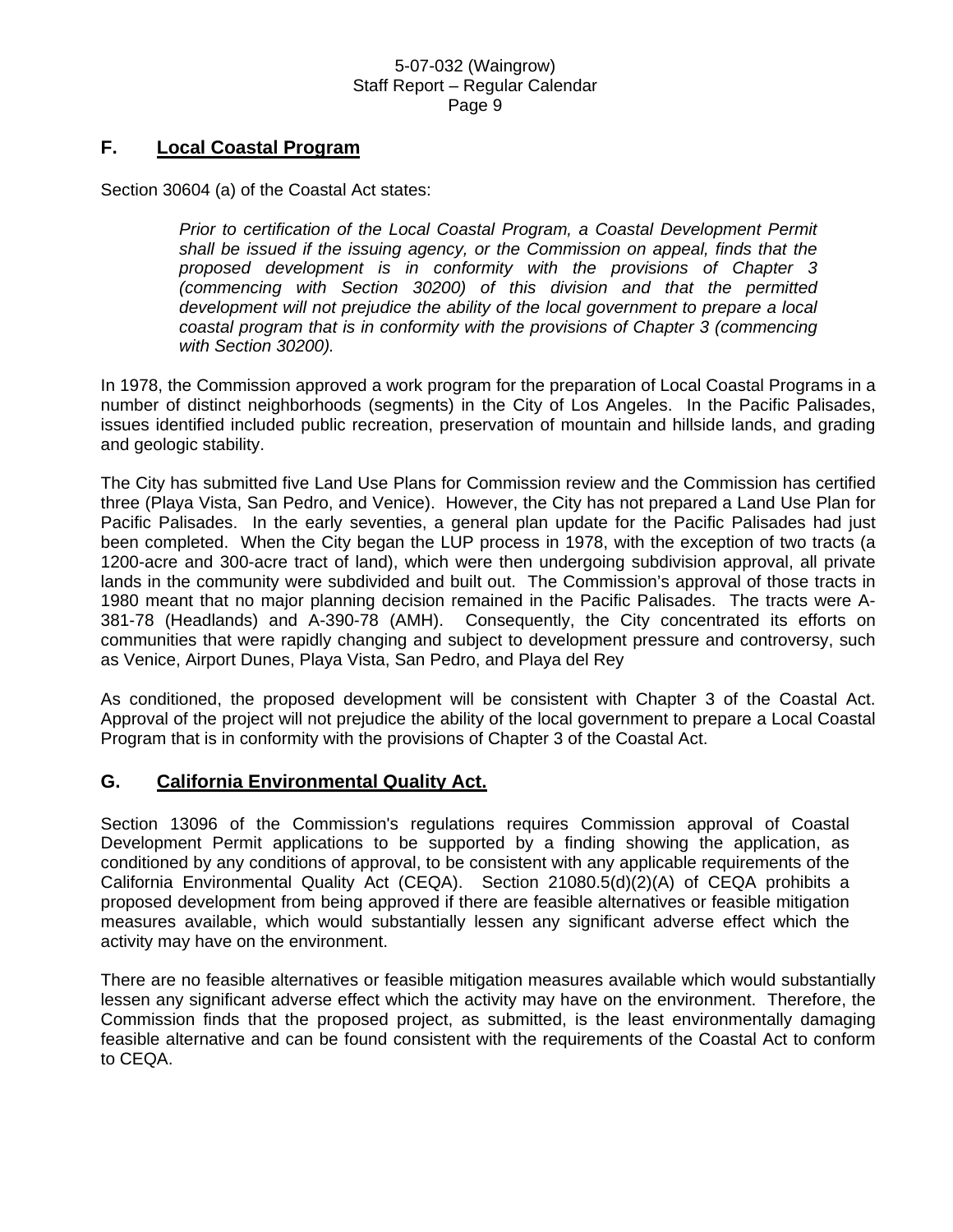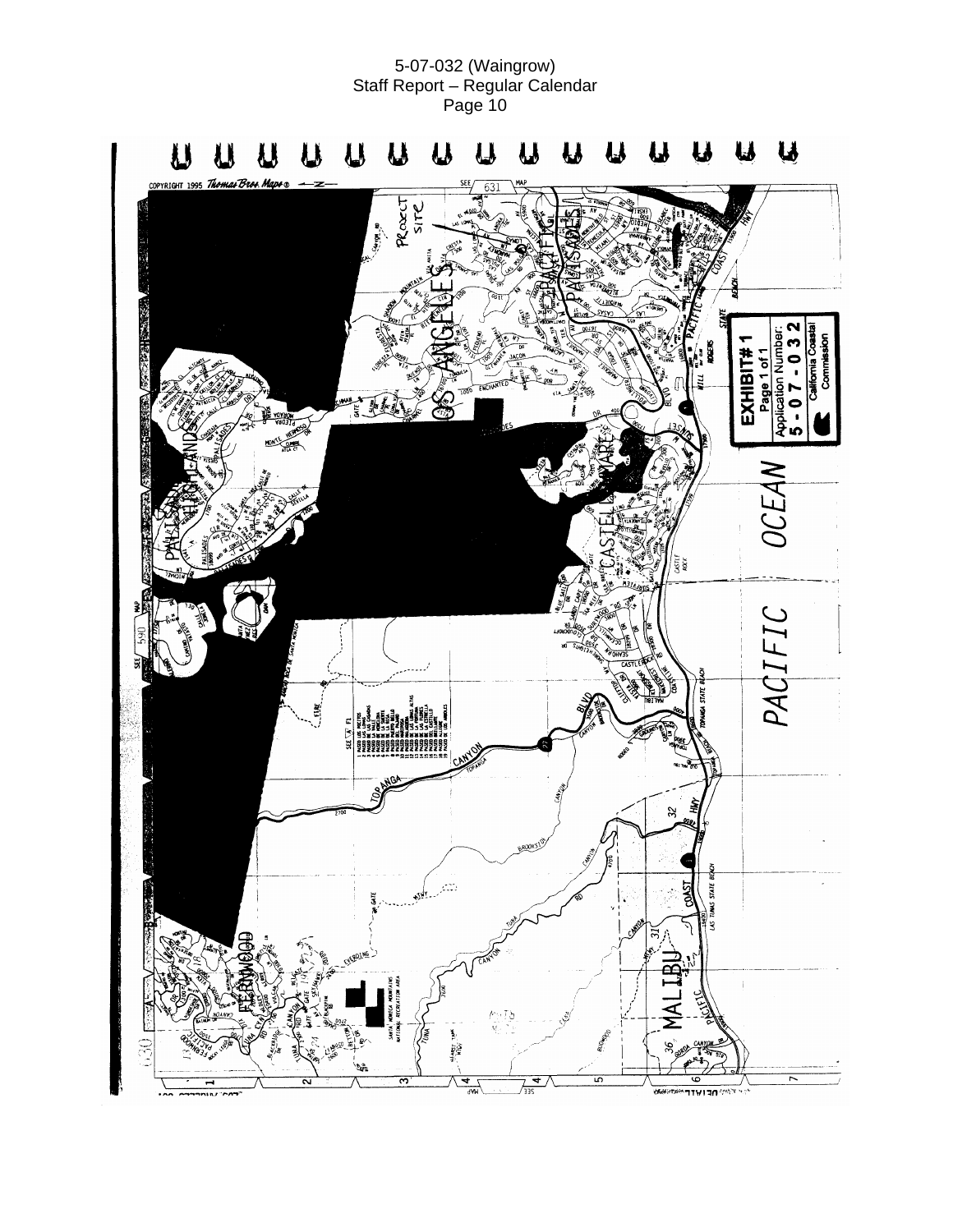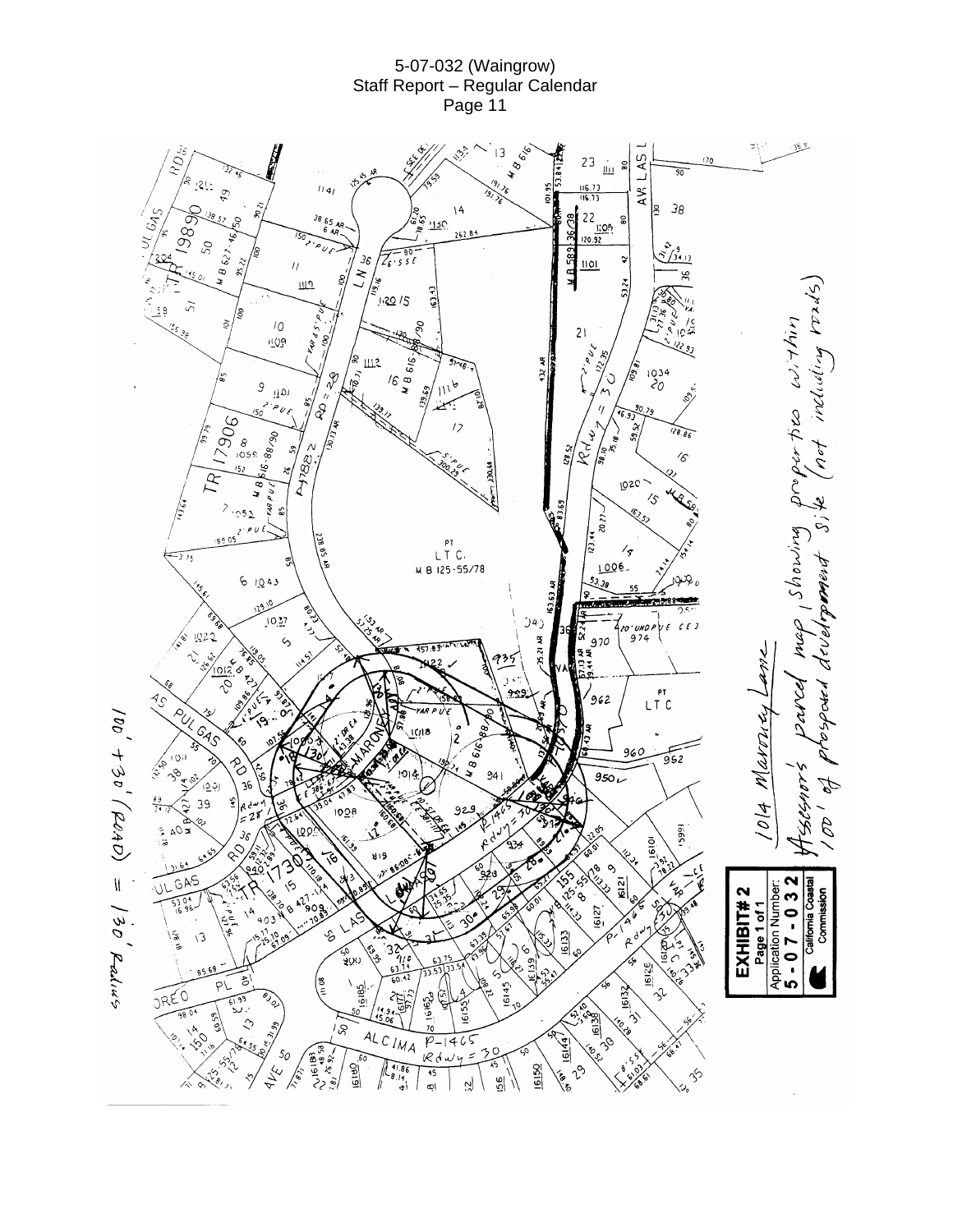